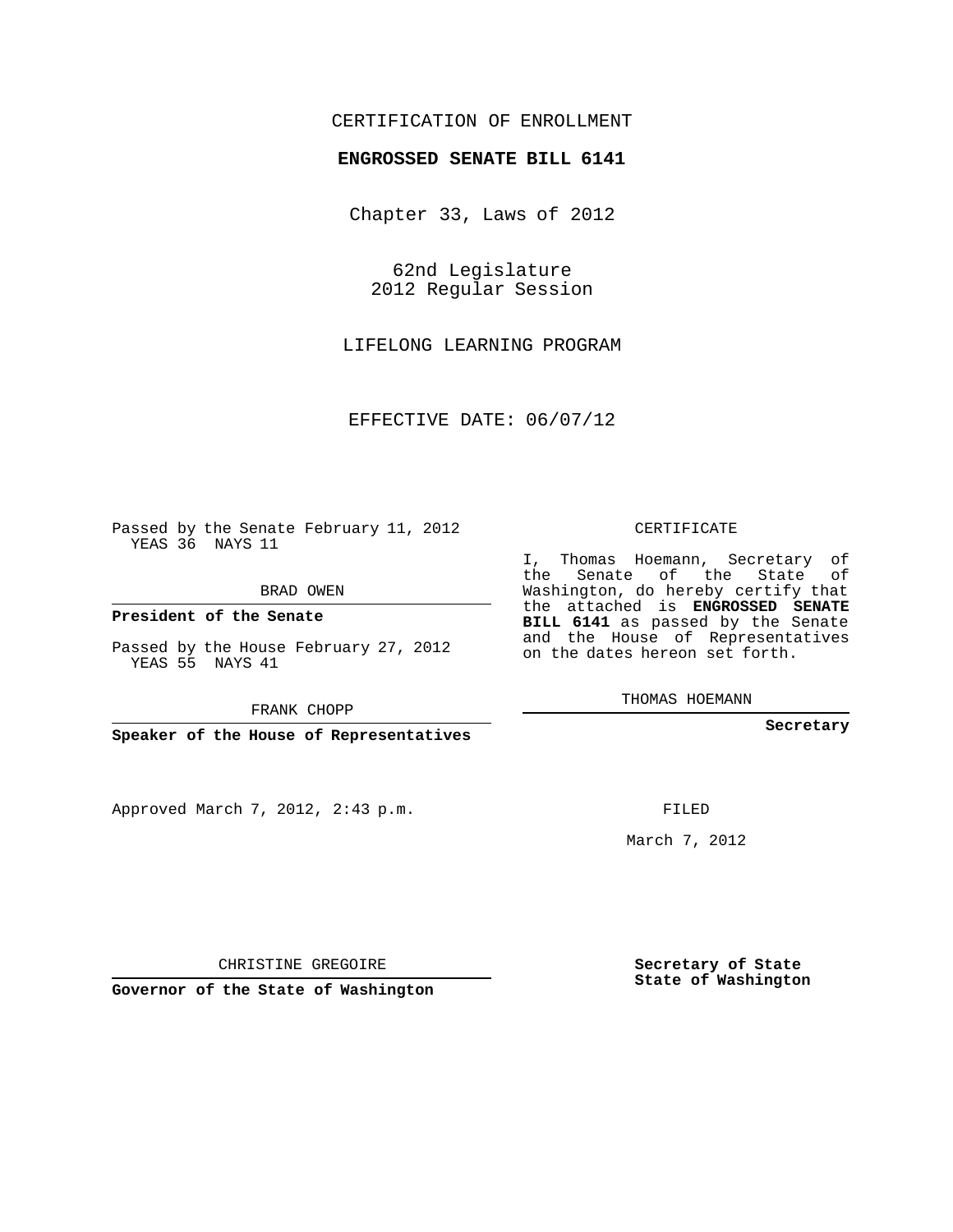## **ENGROSSED SENATE BILL 6141** \_\_\_\_\_\_\_\_\_\_\_\_\_\_\_\_\_\_\_\_\_\_\_\_\_\_\_\_\_\_\_\_\_\_\_\_\_\_\_\_\_\_\_\_\_

\_\_\_\_\_\_\_\_\_\_\_\_\_\_\_\_\_\_\_\_\_\_\_\_\_\_\_\_\_\_\_\_\_\_\_\_\_\_\_\_\_\_\_\_\_

Passed Legislature - 2012 Regular Session

**State of Washington 62nd Legislature 2012 Regular Session By** Senators Kilmer, Tom, Shin, Kastama, Ericksen, Chase, and Frockt Read first time 01/12/12. Referred to Committee on Economic Development, Trade & Innovation.

 AN ACT Relating to a lifelong learning program; adding a new section to chapter 28C.18 RCW; and creating a new section.

BE IT ENACTED BY THE LEGISLATURE OF THE STATE OF WASHINGTON:

 NEW SECTION. **Sec. 1.** The legislature finds that training and education is vitally important in the development of skilled workers and the promotion of an internationally competitive economy. It is the intent of the legislature to promote the opportunity to succeed. It is the further intent of the legislature to build a highly skilled and globally competitive workforce by supporting the movement of low- skilled workers into average-skilled jobs and moving average-skilled workers into high-skilled jobs to achieve a world class competitive workforce that is sustainable through the coming decades. The legislature intends, through the establishment of a lifelong learning program, to address the challenge of providing low-skilled workers with postsecondary education and training and ultimately achieving excellence in all sectors of our workforce and economy. The legislature intends that participation in the lifelong learning program is completely voluntary and in no way obligatory for employers or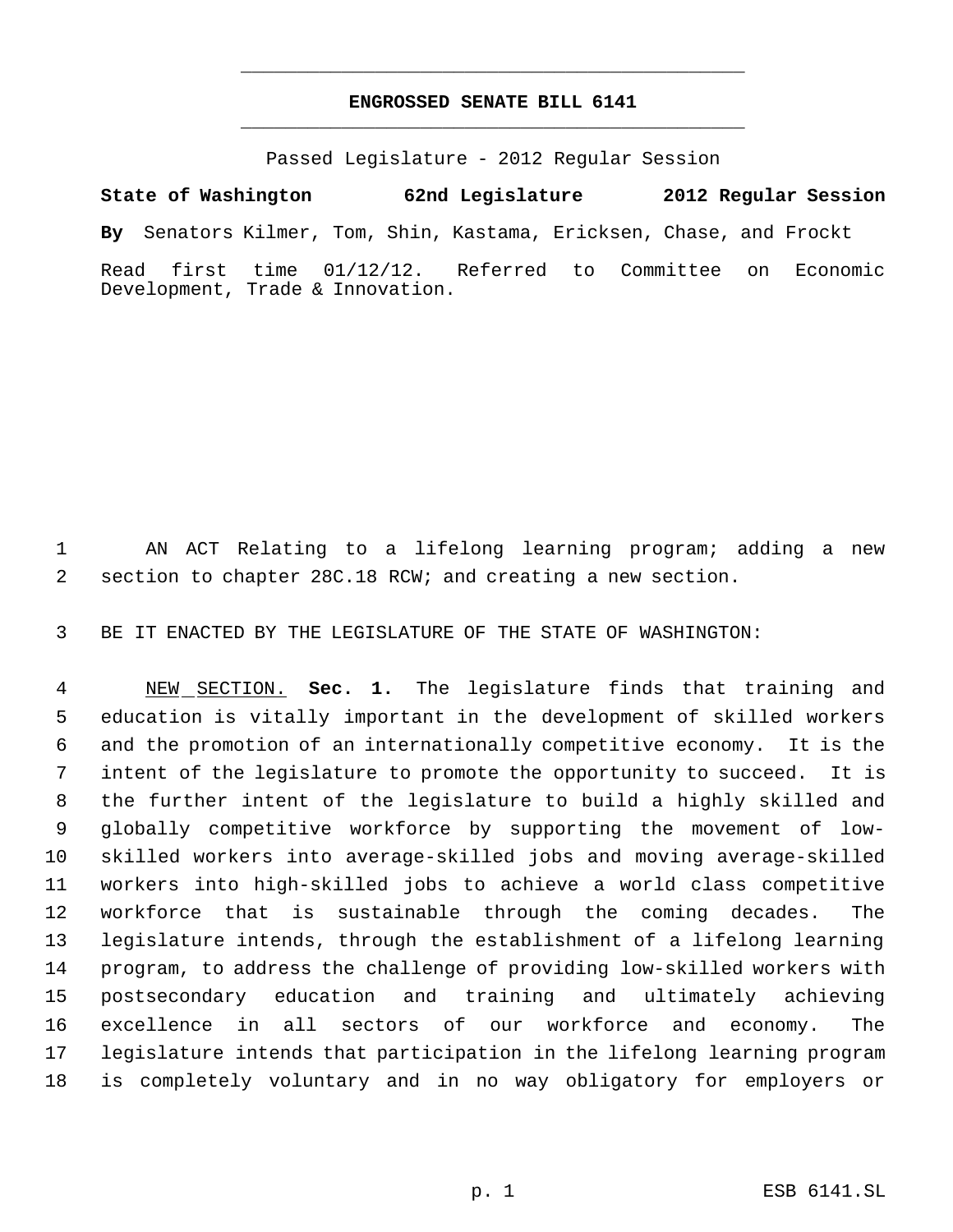employees. The legislature intends the lifelong learning program to develop partnerships and mechanisms through which:

 (1) Workers take responsibility for advancing in their careers and improving their economic future by investing their own funds in their training and education;

 (2) Employers voluntarily promote the success of their businesses, workers, and communities by investing in their workers' lifelong learning accounts;

 (3) Educational and training institutions promote the establishment of lifelong learning accounts to equip students and their employers with a means to meet the financial demands of higher education tuition 12 costs and the competitive needs of industries;

 (4) State and local government institutions provide the infrastructure, incentives, and proactive support for employees, employers, and institutions to invest in lifelong learning accounts; and

 (5) Financial institutions and nonprofit organizations invest their resources to provide the initial web of support to establish pilot projects, foster program development, assist in impact evaluation, and assist in migrating the program achievements and best practices across other communities and industries in the United States.

 NEW SECTION. **Sec. 2.** A new section is added to chapter 28C.18 RCW to read as follows:

 (1) A lifelong learning program is established within the workforce training and education coordinating board to provide the opportunity for employees, with the support of their employers, to create educational savings accounts that may be used to fund approved education and training. In operating the program, the board:

 (a) May partner with, and coordinate the voluntary alignment of services with, financial institutions and other public, private, and nonprofit organizations in order to enable low-wage workers to attain high-skilled and high-wage jobs in their communities;

(b) Must work with its partners to:

 (i) Establish the policies, rules, and procedures, including but not limited to standards for fund management and for approving career development plans and education and training, that support the operation of the program;